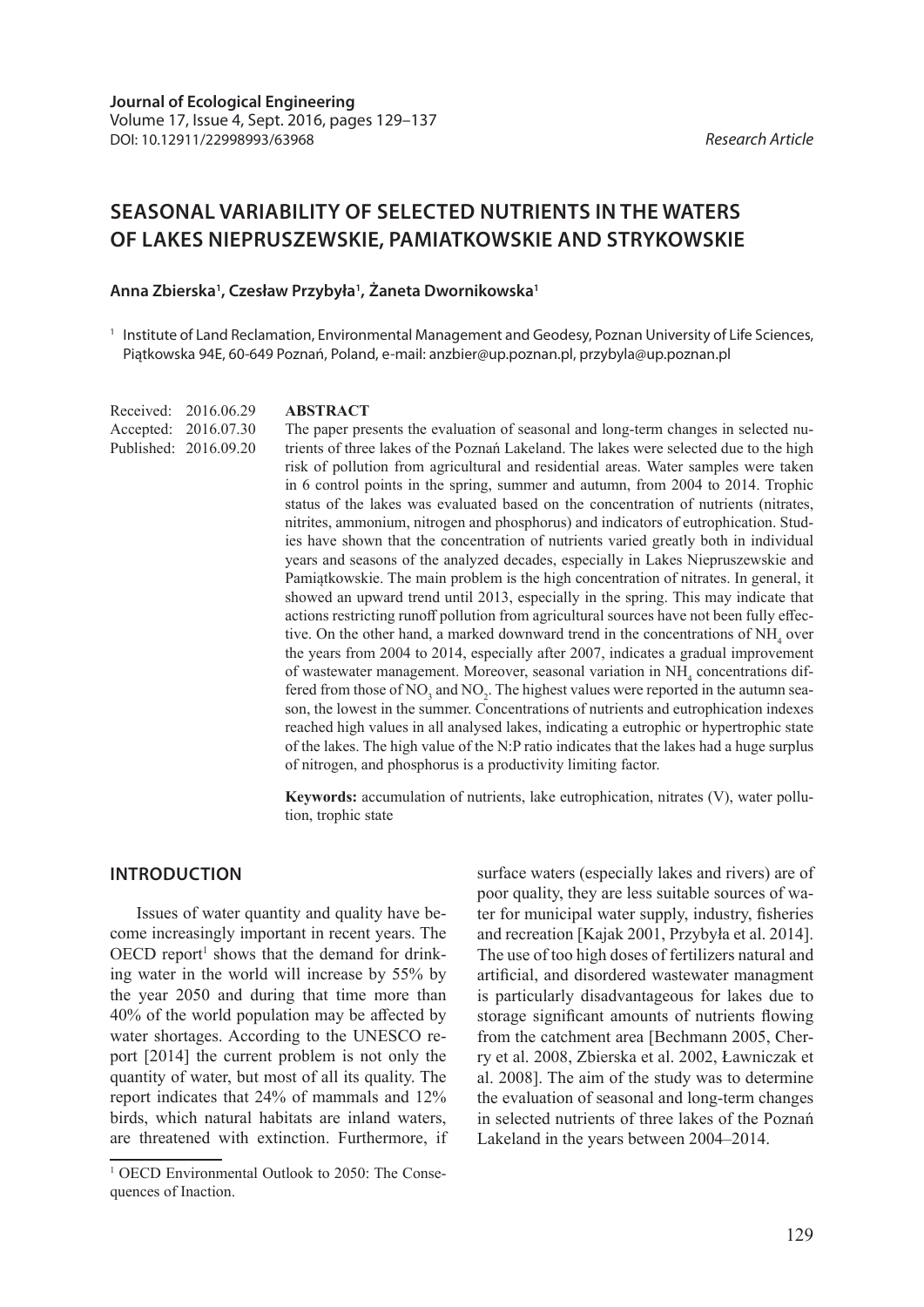### **MATERIAL AND METHODS**

Seasonal variation of nutrient concentrations in the waters of the three lakes located in the Poznań Lakeland mesoregion (315.51) was determined based on monitoring data collected by the Institute of Land Reclamation, Environmental Management and Geodesy, Poznań University of Life Sciences. Water for physicochemical analyses was sampled in 2004–2014, three or four times a year: in spring (April / May), summer (June / July) and autumn (September / October). In total, samples were collected at six monitoring points (pp-k), from a depth of 0.5 to 1.0 m, in locations of the old shore water intakes for long range irrigation sprinklers. The distribution of these points was related with the continuity of analyses initiated in 1999.

Water samples from Lake Niepruszewskie were collected in two locations (Niepruszewo and Zborowo), while from Lake Strykowskie in three points (Jeziorki, Sapowice and Strykowo). The results were averaged. Data for Lake Pamiątkowskie were recorded at a single monitoring point (Pamiątkowo). This gave from 34 to 102 measurement series in the analyzed decade. The results of selected physicochemical indicators (dissolved oxygen, total nitrogen and total phosphorus) were referred to the limit values defined in the Regulation of the Minister of Environment of 22 October 2014 [Journal of Laws 2014 item 1482] on the classification of the status of surface waters.

The trophic status of the lake was evaluated based on the concentration of nutrients (nitrogen and phosphorus), referring them to the limit values for eutrophication of surface waters specified in the Regulation of the Minister of Environment of 23 December 2002 and other criteria used for the classification of eutrophication of surface waters such as the N:P ratio [Nurnberg 2001, Vollenweider and Kerekes 1982].

### **CHARACTERISTICS OF THE LAKES**

All the analyzed lakes are located in the water divide of the Warta river and the Oder basin. A comparison of basic morphometric parameters for studied lakes are given in Table 1. Water abiotic type 3b means that they are lakes with high calcium contents, considerable outflow from the catchment, non-stratified, with a coefficient of Schindler  $\geq$ 2. They are characterized by high susceptibility to degradation (category 3), which is determined by small depth and the ratio of the bottom active surface to the volume of epilimnion and a significant basin elongation. They are ribbon lakes with a longitudinal axis, close to the north – south direction. Fed mainly by the flowing rivers and small, seasonally dry, drainage ditches of adjacent fields and meadows, which have a pronounced effect on fertilization of waters.

The smallest among the analyzed reservoirs is Lake Pamiątkowskie, located about 10 km southeast of Szamotuly. Arable land (UR) accounts for about 83% of the area, while forests less than 8% [Przybyła et al. 2011]. The northern shore of the lake is occupied by buildings of the village Pamiątkowo with a bathing beach and camping site on the eastern shore.

 Lake Niepruszewskie is located on the border between the communes of Buk and Dopiewo. The water level in the lake is regulated by a weir located at the outlet of the Samica Stęszewska river from this reservoir, which is why the area and depth of lake are variable and depend on the level of damming [Murat-Błażejewska et al. 2008, Zbierska et al. 2002]. The immediate catchment of the lake is agricultural in character (82% UR), with numerous residential and recreational buildings located in the close proximity to the lake, in villages of Niepruszewo, Zborowo and Cieśle [Przybyła et al. 2011, Zbierska and Ławniczak 2002]. The lake is used for recreation and fishing. On the south of the lake there is the Poznan-

**Table 1.** Characteristics of morphometric parameters in the studied lakes

| Parameter             | Area  | Volume      | Mean<br>depth | Max.<br>depth | Max.<br>lenght | Max.<br>width | <b>Bank</b><br>line<br>length | <b>Bank line</b><br>development | Exposure<br>index | <b>Status</b><br>acc. to<br>WIOŚ | Susceptibility<br>to poluttion |
|-----------------------|-------|-------------|---------------|---------------|----------------|---------------|-------------------------------|---------------------------------|-------------------|----------------------------------|--------------------------------|
| Lake                  | ha    | thous, $m3$ | m             | m             | m              | m             | m                             |                                 |                   |                                  |                                |
| <b>Niepruszewskie</b> | 242.3 | 7578.3      | 3.1           | 5.2           | 4900           | 700           | 11 100                        | 2.01                            | 78.2              | $non(*)$                         | Ш                              |
| <b>IPamiatkowskie</b> | 76.1  | 1680.8      | 2.2           | 4.9           | 2540           | 565           | 5750                          | 1.86                            | 34.6              | $III/+ ('*)$                     |                                |
| <b>Strykowskie</b>    | 305.3 | 13 637.4    | 4.5           |               | 8440           | 720           | 19 550                        | 3.16                            | 67.8              | $   ^{***}$                      | Ш                              |

**Sources:** Choiński [2006], Jańczak [1996], The Regional Inspectorate of Environmental Protection in Poznań (WIOŚ) Raport from 2004\* (non-classified), 2009\*\* and 2006\*\*\*.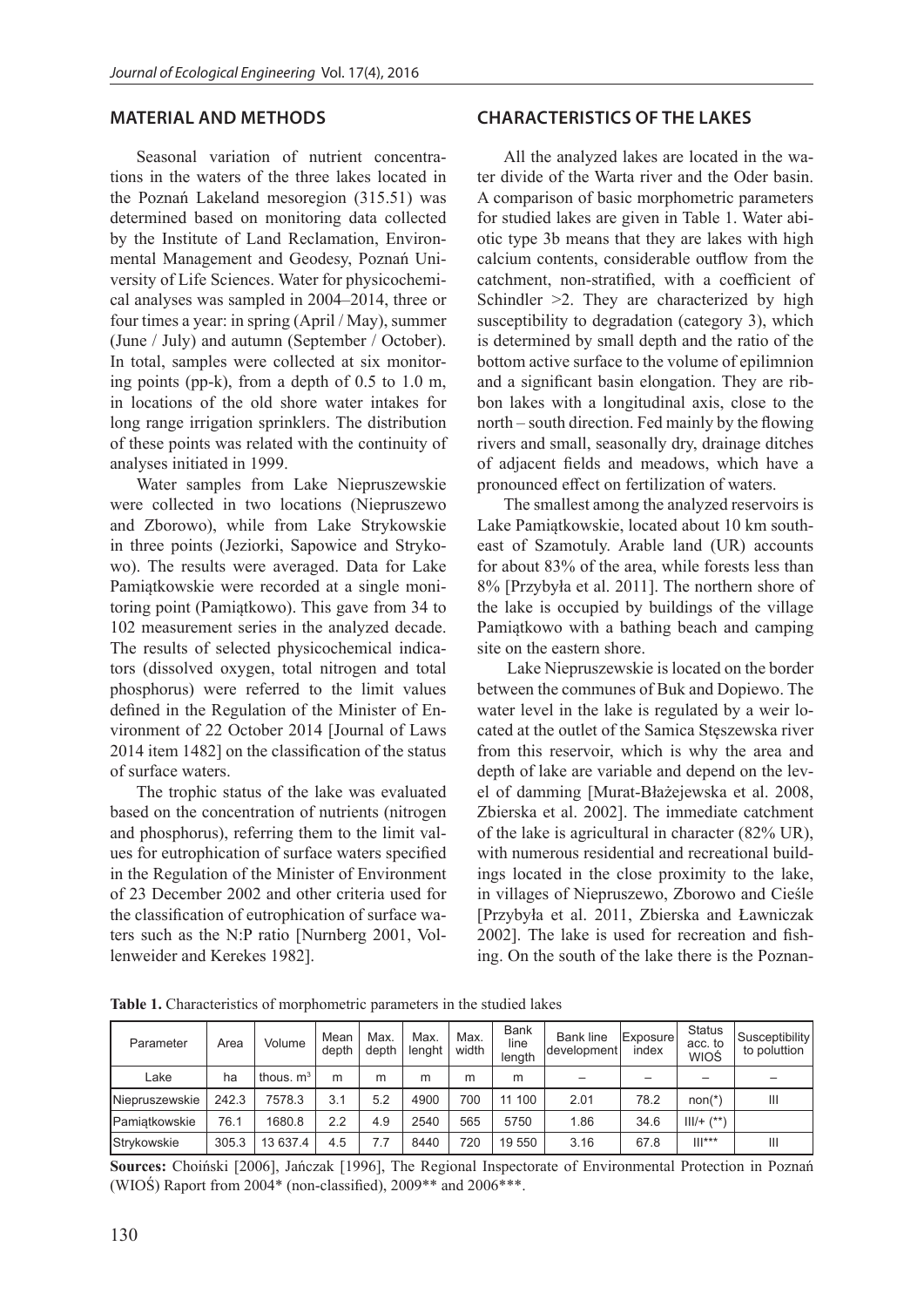Berlin motorway A2, and also there are disused bog lime mine pits [Przybyla et al. 2011]. The main anthropopressure force at the lake is agriculture, thus in the years 2004–2012 the lake and the Samica Stęszewska river supplying it have been designated as sensitive to water pollution by nitrates from agricultural sources (OSN area) in accordance with the requirements of the Nitrates Directive [Directive 1991]. After the next cycle of verification in 2012, the boundaries of OSN areas were changed, excluding the lake and the river.

Lake Strykowskie is the largest among the analyzed reservoirs, and also one of the largest lakes in the Poznan Lakeland (Table 1). It is highly elongated, running from the northeast to the southwest. It is fed mainly by the inflow from Dobierzyn and minor drainage ditches of the immediate catchment of the lake [Czarnecka 2005]. Water in the lake is dammed to supply agricultural irrigation systems. The total catchment of the lake

is typically agricultural (90.5% of the area) with sparse residential development in the villages of Januszewice, Słupia, Sapowice and Strykowo. Forests cover only 6.5% and are found only in the north-west. The lake is also considerably burdened with recreation [Przybyla et al. 2011].

### **RESULTS AND DISCUSSION**

The study showed considerable differences in the concentrations of nutrients and indicators of eutrophication during the last decade (Table 2).

Oxygen conditions in the studied lakes were generally good. The average annual value exceeded 7 mg  $O_2$ ·dm<sup>-3</sup>, while the minimum values were generally higher than 4.5 mg  $O_2$ ·dm<sup>-3</sup>. Only in the summer of 2005 for one station of Lake Niepruszewskie a decline in oxygen concentration to a level of 2.0 mg O<sub>2</sub>·dm<sup>-3</sup> was recorded.

**Table 2.** Average seasonal values of selected physico-chemical indicators of studied waters

|                                                                 |                        | Lake Niepruszewskie |         |         | Lake Pamiątkowskie |         |         | Lake Strykowskie |         |         |
|-----------------------------------------------------------------|------------------------|---------------------|---------|---------|--------------------|---------|---------|------------------|---------|---------|
|                                                                 | Parameter              | spring              | summer  | autumn  | spring             | summer  | autumn  | spring           | summer  | autumn  |
|                                                                 | minimum                | 7,80                | 7,60    | 7,50    | 7,80               | 7,50    | 7,60    | 7,90             | 7,82    | 7,60    |
| pH                                                              | average                | 8,22                | 8,13    | 8,07    | 8,24               | 8,14    | 8,08    | 8,43             | 8,33    | 8,05    |
|                                                                 | maximum                | 8,65                | 8,79    | 8,62    | 8,65               | 8,85    | 8,67    | 9,25             | 9,19    | 8,61    |
| O.<br>[mg·dm-3]                                                 | minimum                | 4,80                | 4,80    | 4,80    | 4,80               | 5,60    | 6,40    | 5,60             | 5,47    | 5,47    |
|                                                                 | average                | 9,11                | 7,39    | 7,81    | 9,33               | 7,58    | 8,34    | 10,22            | 8,72    | 7,68    |
|                                                                 | maximum                | 12,80               | 10,60   | 10,80   | 15,60              | 10,40   | 10,80   | 16,67            | 11,47   | 8,67    |
| NO <sub>3</sub><br>[ $mg \cdot d\vec{m}$ <sup>-3</sup> ]        | minimum                | 0,22                | 0,22    | $<$ LOD | 0,43               | 0,22    | $<$ LOD | $<$ LOD          | $<$ LOD | $<$ LOD |
|                                                                 | average                | 12,07               | 8,62    | 3,41    | 9,82               | 10,16   | 3,68    | 6,96             | 7,29    | 2,57    |
|                                                                 | maximum                | 28,80               | 21,49   | 11,94   | 30,57              | 28,80   | 13,29   | 18,90            | 23,04   | 8,71    |
| NO <sub>2</sub><br>[ $mg \cdot dm^{-3}$ ]                       | minimum                | 0,07                | $<$ LOD | 0,01    | 0.03               | $<$ LOD | $<$ LOD | 0,03             | $<$ LOD | 0,02    |
|                                                                 | average                | 0,16                | 0,06    | 0,05    | 0,14               | 0,03    | 0,04    | 0,12             | 0,03    | 0,06    |
|                                                                 | maximum                | 0,28                | 0,21    | 0, 10   | 0,36               | 0,10    | 0,10    | 0,42             | 0,07    | 0,13    |
| NH <sub>4</sub><br>[ $mg \cdot dm^{-3}$ ]                       | minimum                | $<$ LOD             | $<$ LOD | 0,01    | $<$ LOD            | $<$ LOD | $<$ LOD | $<$ LOD          | $<$ LOD | 0,03    |
|                                                                 | average                | 0,17                | 0,16    | 0,25    | 0.13               | 0,08    | 0,23    | 0,07             | 0,11    | 0,22    |
|                                                                 | maximum                | 1,03                | 0,43    | 0,86    | 0,42               | 0,24    | 0,99    | 0,27             | 0,45    | 0,52    |
| N total.<br>$\left[\text{mq}\cdot\text{dm}\cdot\text{m}\right]$ | minimum                | 4,20                | 2,70    | 2,10    | 5,30               | 2,40    | 3,60    | 3,13             | 2,50    | 2,20    |
|                                                                 | average                | 6,81                | 4,58    | 4,95    | 6,72               | 4,71    | 7,32    | 4,96             | 4,07    | 5,00    |
|                                                                 | maximum                | 12,30               | 9,60    | 8,60    | 9,60               | 11,15   | 13,60   | 7,80             | 5,87    | 10,00   |
|                                                                 | the average of 2004-14 | 5,41                |         |         | 6,31               |         |         | 4,70             |         |         |
| P total<br>[ $mg \cdot dm^{-3}$ ]                               | minimum                | 0,09                | 0,02    | 0,08    | 0,11               | 0,06    | 0.06    | 0,08             | 0,07    | 0,05    |
|                                                                 | average                | 0,13                | 0,08    | 0,09    | 0, 15              | 0,11    | 0,12    | 0, 16            | 0,10    | 0,11    |
|                                                                 | maximum                | 0,25                | 0,15    | 0,10    | 0,27               | 0,17    | 0,16    | 0,30             | 0, 16   | 0,13    |
|                                                                 | the average of 2004-14 | 0, 10               |         |         | 0,13               |         |         | 0,12             |         |         |
| N: P                                                            | minimum                | 37,50               | 15,88   | 23,33   | 42,67              | 14,71   | 22,50   | 22,36            | 15,00   | 14,67   |
|                                                                 | average                | 72,86               | 63,25   | 66,75   | 56,44              | 48,41   | 64,18   | 47,72            | 43,11   | 57,36   |
|                                                                 | maximum                | 123,00              | 163,33  | 230,00  | 80,00              | 101,36  | 97,14   | 97,50            | 83,86   | 185,00  |
|                                                                 | the average of 2004-14 | 67,22               |         |         | 56,86              |         |         | 50,04            |         |         |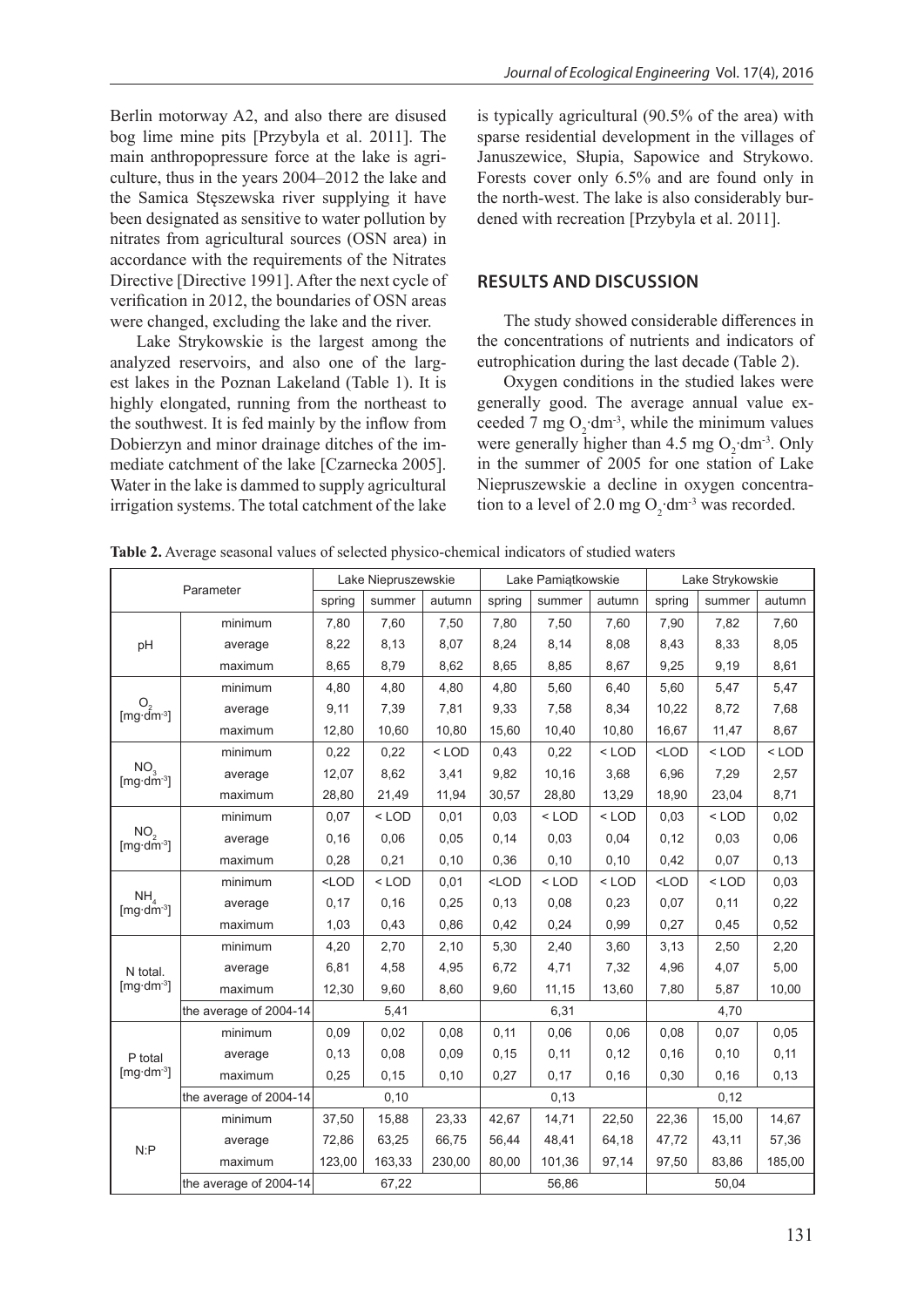### **Nitrates (NO<sub>3</sub>)**

The annual average concentration of nitrates in the waters was characterized by significant fluctuations in the period 2004–2014, but generally showed an upward trend until 2013 (Figure 1). Considering that agricultural activity is one of the main sources of nitrate pollution, it seems that actions to reduce runoff pollution from agricultural sources in areas classified as OSN in 2004 have not been very effective.

Throughout the 2004–2007 period the annual average concentration of  $NO<sub>3</sub>$  in all the three lakes showed a similar level within the range of 0–4.87 mg  $NO_3$ ·dm<sup>-3</sup>, which would correspond to waters of very good quality. The concentration reached the highest values in the spring season (3.98–7.97 mg  $NO_3$ ·dm<sup>-3</sup>). In 2008 a surge in nitrate concentrations was observed in all the studied lakes, especially during the spring and summer. Such a marked increase in nitrate concentrations in water could be due to intense precipitation in the months of January, March, April, July and August, which resulted in nitrate leaching from agricultural land. A study by Zbierska et al. (2011) conducted in the catchment of Lake Niepruszewskie showed that the ground water from fields does not supply nitrogen compounds to the lake. Analyses of surface waters in the area showed that watercourses were the main sources of biogens to the lake [Zbierska et al. 2002], which would also confirm a rapid increase in nitrate concentrations

after heavy rainfall. After a significant drop in the concentration of nitrates in the years 2009 and 2010 it increased again. The highest concentrations were recorded in the spring season of 2012 (30.6 mg  $NO_3$ ·dm<sup>-3</sup> in Lake Pamiątkowskie and 28.8 mg  $NO_3$ ·dm<sup>-3</sup> in Lake Niepruszewskie) and the summer of 2013 (28.8 mg  $NO_3 \cdot dm^{-3}$  in Lake Pamiątkowskie). According to a study of 2014, the concentrations were lower and similar to those of 2011.

The highest mean nitrate concentrations in the waters of Lake Niepruszewskie were recorded in the spring (Table 2). Presumably this was related to spring fertilization of farmland and a lack of vegetation. The similar trends were found for maximum concentrations of nitrates. Only in Lake Strykowskie maximum concentrations of nitrates were recorded in the summer. In the spring and summer the concentrations of nitrates in the waters of studied lakes were quite similar and ranged on average at 6.96–12.07 mg  $NO_3$ ·dm<sup>-3</sup>. Significantly lower mean concentrations, at 2.57–3.68 mg  $NO_3$ ·dm<sup>-3</sup>, were recorded in the autumn season. However, nitrate concentrations in the waters of all the lakes did not exceed the limit value (50 mg  $NO_3$ ·dm<sup>-3</sup>) set out in the Nitrates Directive.

### **Nitrate NO<sub>2</sub>**

Nitrate concentration was also characterized by relatively high variability in the years 2004–2014 and showed an upward trend in that



Figure 1. Seasonal and annual average concentrations of NO<sub>3</sub> in waters of studied lakes in the hydrological years 2004–2014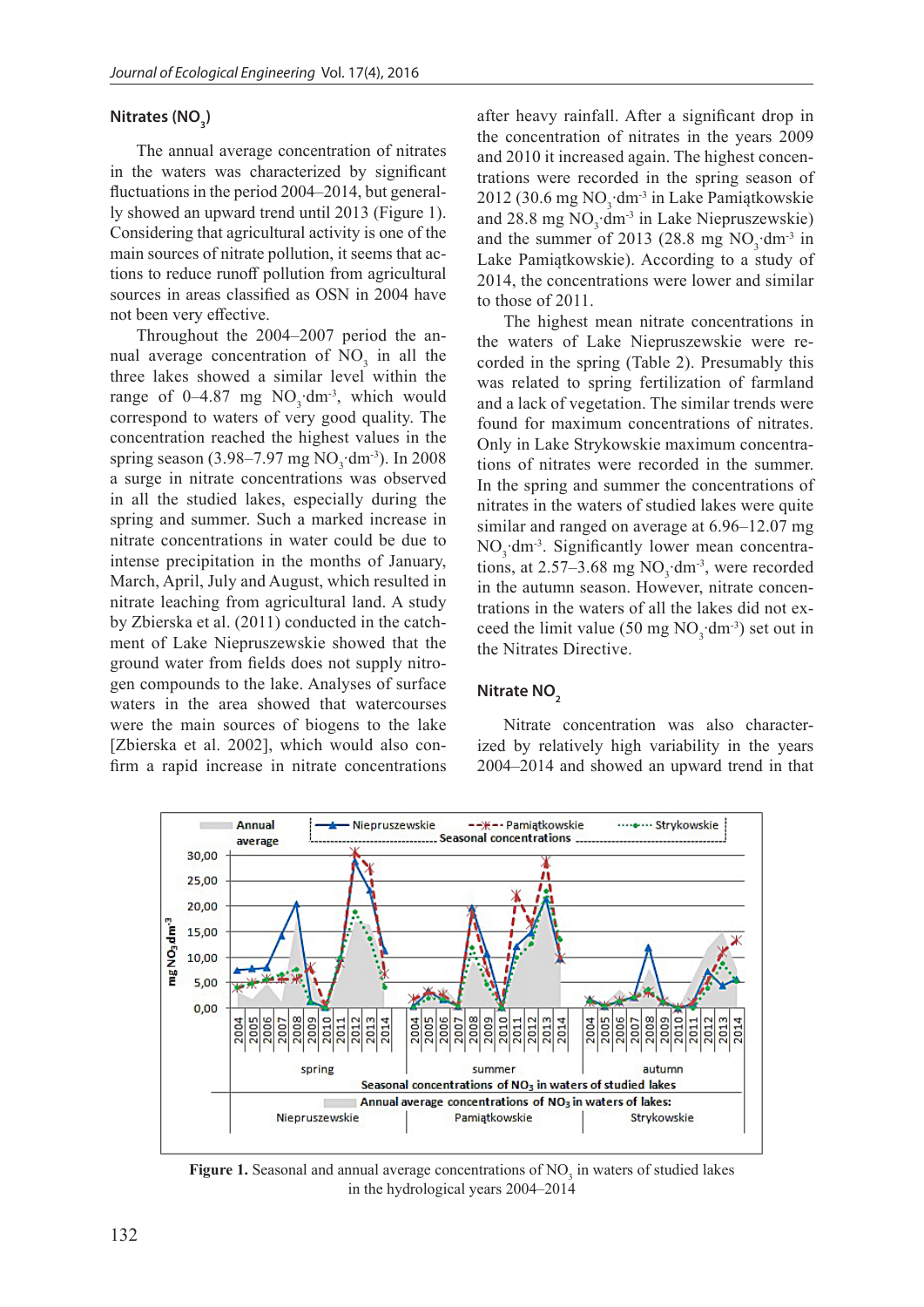

**Figure 2.** Seasonal and annual average concentrations of  $NO<sub>2</sub>$  in waters of studied lakes in the hydrological years 2004–2014

decade (Figure 2). By 2009, nitrite concentration in waters of all studied lakes were generally lower than 0.1 mg  $NO_2$ ·dm<sup>-3</sup>. In 2011 and 2012, nitrite concentrations were elevated in all the examined lakes throughout the growing season. Changes in the concentration of  $NO<sub>2</sub>$  in the waters showed an evident seasonal variation as shown by the slightly parabolic shape of the curve. The lowest concentrations (an average of 0.03–0.06 mg  $NO_2 \cdot dm^{-3}$ ) were recorded during the summer season, slightly higher in the autumn season, and more than two or three-fold concentrations in the spring season (Table 2).

#### Ammonium NH<sub>4</sub>

The mean annual concentration of ammonium in the waters of studied lakes was contained in the range of 0 to 1.03 mg  $NH_4$ ·dm<sup>-3</sup> only single rapid changes in the concentration of  $NH<sub>4</sub>$ . A marked downward trend in the concentrations of  $NH<sub>4</sub>$  over the years 2004–2014, especially after 2007, shows a gradual improvement of wastewater management in areas surrounding the lakes (Figure 3).

In development strategies prepared in 2000–2004 for the communes of Buk, Dopiewo, Stęszew and Szamotuły, where the examined



**Figure 3.** Seasonal and annual average concentrations of  $NH<sub>4</sub>$  in waters of studied lakes in the hydrological years 2004–2014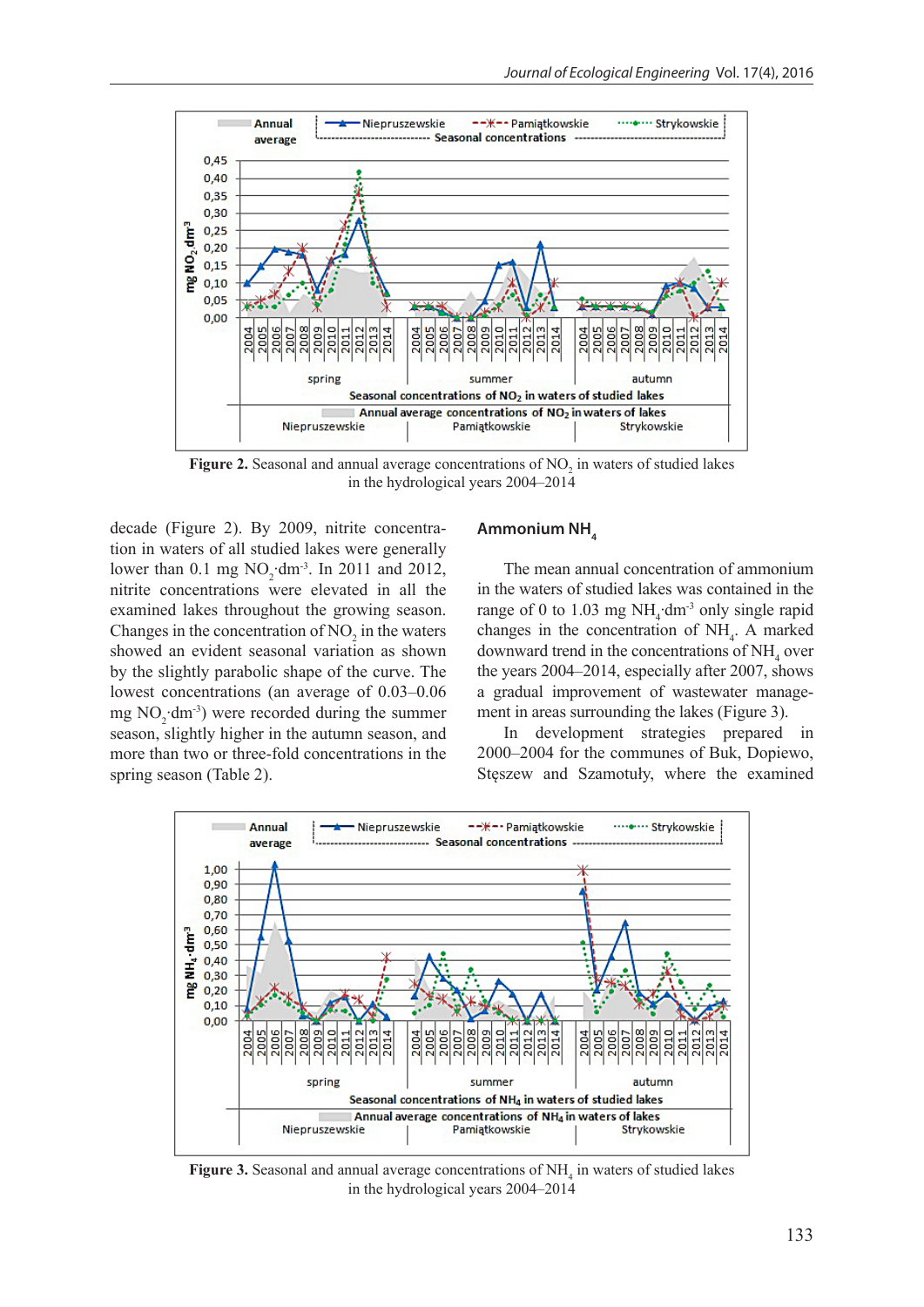lakes are located, a lack of sewage systems in almost all the villages and the low standard of municipal wastewater treatment was defined as a priority issue that should be dealt with in the first place. In 2005–2008 a treatment plant in Pamiątkowo was modernised and in 2007–2014 a sanitary sewerage system was constructed for the villages of Przecław and Przecławek. In the Buk commune in 2008 a sewage treatment plant was constructed in the village of Niepruszewo, which was shown by a decrease in  $NH<sub>4</sub>$  concentrations after that year. This positive trend was reinforced by the construction of the sewage system after 2012. In the Stęszew commune a sanitary sewage system for villages of Sapowice and Slupia, located at the northern and eastern shore of Lake Strykowskie, was completed in 2012 and 2013. A decrease in the concentrations of  $NH<sub>4</sub>$  has been seen in the water of this lake since 2010.

Single sudden increase in the  $NH<sub>4</sub>$  concentration recorded after these investments could be caused by the recreational use of the reservoirs in the summer and in the other seasons it could be due to works on the removal of septic tanks and testing of the sewerage system.

The concentrations of  $NH<sub>4</sub>$  showed seasonal variations different than those of  $NO_3$  and  $NO_2$ . The highest values were reported in the autumn season, while they were lowest in the summer season (Table 2). The autumn season is also characterized by the most variable  $NH<sub>4</sub>$  concentration, especially in Lake Pamiątkowskie (from below the limit of quantification to 0.99 mg∙dm-3) and Lake Niepruszewskie (0.01–0.86 mg∙dm-3). For Lake Pamiątkowskie a gradual decrease was

observed in  $NH_4$  concentration from 0.24 mg  $NH_4$ ·dm<sup>-3</sup> to below the level of quantification. Analyses of the three lakes showed the highest values and changes of nitrites, nitrates and ammonia for Lake Niepruszewskie.

### **Total nitrogen and total phosphorus**

Total nitrogen concentration reached the highest values in the autumn season. It ranged from 2.10 mg N∙dm-3 (Lakes Niepruszewskie) to 13.60 mg N∙dm-3 (Lake Pamiątkowskie) (Table 2). In 2011 a significant increase of total nitrogen concentrations in the water was observed – up to 6 mg N∙dm-3 in Lake Strykowskie, to 8 mg N∙dm-3 in Lake Niepruszewskie and up to 10 mg N∙dm-3 in Lake Pamiątkowskie (Figure 4). This increase was observed in all seasons. This could be the result of leaching of nitrogen compounds by heavy rainfall in the autumn-winter period (XI–II 213 mm) and in July (185 mm). In the other years mean annual concentrations were in the range of 4.0–6.0 mg N∙dm-3. Concentrations of total nitrogen showed seasonal variations (Table 2). Higher nitrogen concentrations were recorded in spring and autumn, while they were lower in summer.

The concentration of total phosphorus in the lakes waters was generally low. In Lake Niepruszewskie throughout the period the mean annual concentration classified them to a good status, while in Lake Strykowskie they slightly exceeded the threshold for a good status in 2013 and 2014, and in Lake Pamiątkowskie in 2011–2014 (Table 3). The trends for seasonal variability are very similar to nitrogen concentrations in all the three lakes.



**Figure 4.** The annual average concentration of total nitrogen in the water studied lakes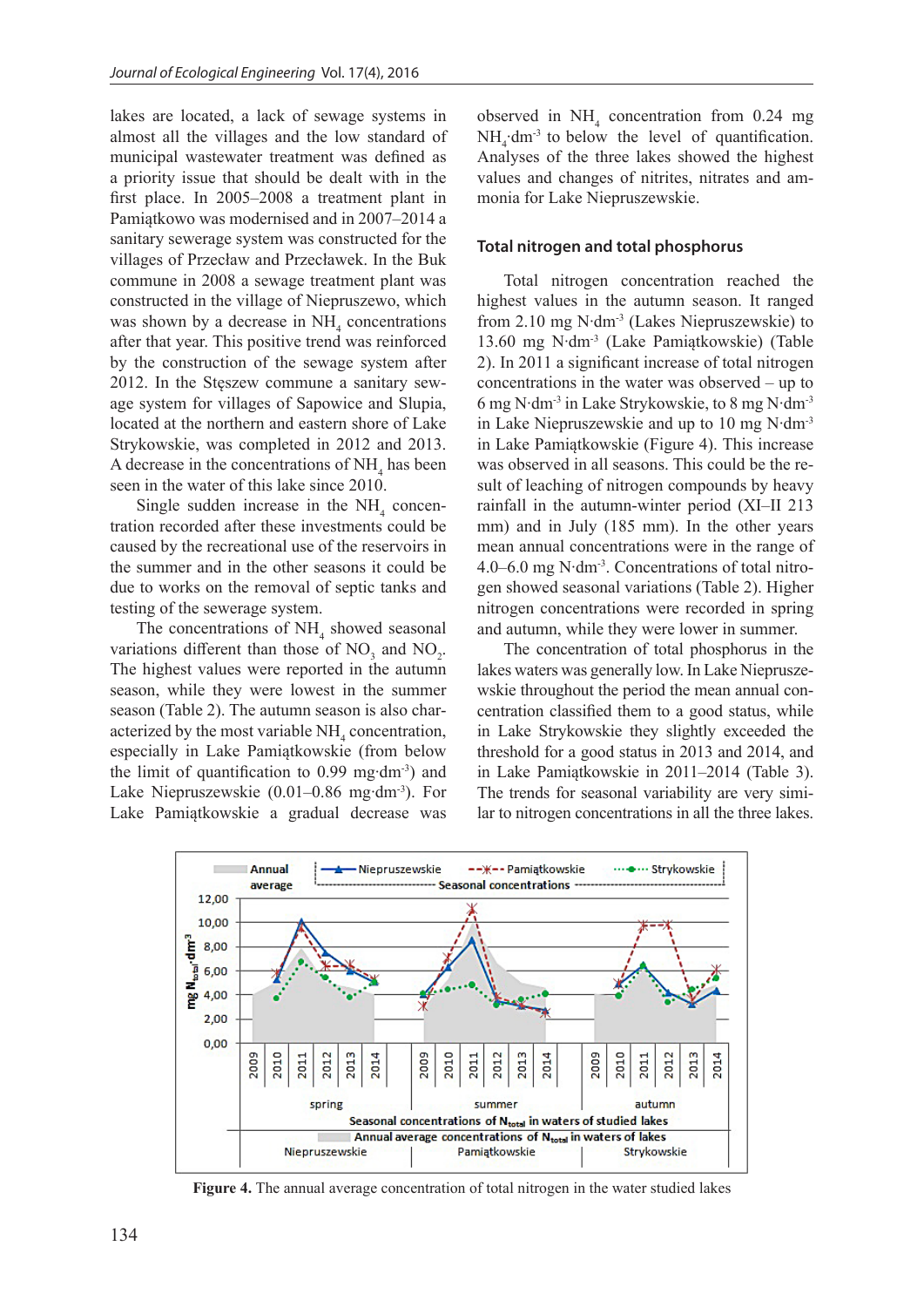Slightly higher concentrations of phosphorus were recorded in the spring season, while they were lowest in summer (Table 2). In the spring we also observed a greater range of fluctuations in the concentration of this nutrient, which may have been the result of erosion during the spring thaw and before the onset of vegetation growth.

Referring the concentration of nitrogen and phosphorus to the criteria for the evaluation of the trophic status, they indicate advanced eutrophication of these waters. Nitrogen concentration in the waters of all the lakes in the entire study period corresponded to hypertrophy. The concentration of phosphorus in the waters of Lake Niepruszewskie in 2009–2013 corresponded to the eutrophic state, and in 2014 it increased to hypertrophy (Table 3). In Lake Pamiątkowskie the raise to the hypertrophy status was made already after 2011. In Lake Strykowskie the phosphorus level was the highest and in almost the entire period corresponded to hypertrophy, with the exception of 2010.

The ratio of the three basic elements: carbon, nitrogen and phosphorus, during photosynthesis is called the Redfield ratio [Redfield 1958] and it should amount to 106:16:1 [Hecky et al. 1993]. Deviations from this ratio indicate a biochemical imbalance and may indicate the limiting factors or stimulating the growth of aquatic organisms (productivity) [Zbierska et al. 2015]. Since carbon is very rarely present in excessive amounts, it is believed that nitrogen or phosphorus may be factors limiting productivity [Dojlido 1995]. The ratio of these two elements is also very important. The ratio of nitrogen (N) to phosphorus (P) concentrations in water analyzed since 2009, ranged from 30 in Lake Strykowskie (2013) to 135 in Lake Niepruszewskie (2010) (Table 3). This indicates that the lake has large surpluses of nitrogen and phosphorus is the main limiting factor of productivity. The ratio of N:P shows less marked seasonal variations than are observed for its components (Figure 5). A lower concentration of nitrogen in the summer is also accompanied by reduced levels of phosphorus in the water. The greatest variation of this indicator is found in autumn.

| Lake            | Year | mg $N_{\text{Total}}$ ·dm <sup>-3</sup> | Status **                 | mg $\mathsf{P}_{\mathsf{Total}}{\cdot}\mathsf{dm}{\cdot}^3$ | Status ** | Average N:P |  |
|-----------------|------|-----------------------------------------|---------------------------|-------------------------------------------------------------|-----------|-------------|--|
| Niepruszewskie  | 2009 | 4.050                                   | H                         | 0.083                                                       | Ε         | 81          |  |
|                 | 2010 | 4.900                                   | Н                         | 0.075                                                       | Ε         | 135         |  |
|                 | 2011 | 7.913                                   | $\boldsymbol{\mathsf{H}}$ | 0.095                                                       | Ε         | 87          |  |
|                 | 2012 | 5.067                                   | H                         | 0.095                                                       | E         | 53          |  |
|                 | 2013 | 4.630                                   | Н                         | 0.095                                                       | E         | 48          |  |
|                 | 2014 | 4.073                                   | H                         | 0.123                                                       | H         | 35          |  |
| Pamiątkowskie   | 2009 | 3.050                                   | H                         | 0.070                                                       | E         | 50          |  |
|                 | 2010 | 4.900                                   | Н                         | 0.060                                                       | Ε         | 82          |  |
|                 | 2011 | 10.063                                  | Н                         | 0.130                                                       | H         | 80          |  |
|                 | 2012 | 6.667                                   | $\boldsymbol{\mathsf{H}}$ | 0.137                                                       | H         | 52          |  |
|                 | 2013 | 5.040                                   | Н                         | 0.135                                                       | Н         | 41          |  |
|                 | 2014 | 4.630                                   | H                         | 0.133                                                       | H         | 38          |  |
| Strykowskie     | 2009 | 4.133                                   | Н                         | 0.117                                                       | H         | 47          |  |
|                 | 2010 | 3.933                                   | $\boldsymbol{\mathsf{H}}$ | 0.053                                                       | Ε         | 119         |  |
|                 | 2011 | 6.099                                   | Н                         | 0.101                                                       | H         | 66          |  |
|                 | 2012 | 4.000                                   | $\boldsymbol{\mathsf{H}}$ | 0.116                                                       | H         | 35          |  |
|                 | 2013 | 4.137                                   | H                         | 0.140                                                       | H         | 30          |  |
|                 | 2014 | 4.853                                   | Н                         | 0.143                                                       | H         | 36          |  |
| Acc. to:        |      |                                         |                           |                                                             |           |             |  |
| Regulation*     |      | > 1.5                                   |                           | > 0.1                                                       |           |             |  |
| OECD [1982]     |      |                                         |                           | E 0.035-0.100<br>H > 0.100                                  |           |             |  |
| Nürnberg [2001] |      | E 0.650-1.200<br>H > 1.200              |                           | E 0.030-0.100<br>H > 0.100                                  |           |             |  |

**Table 3.** The average annual concentration of total nitrogen, total phosphorus and the ratio of N:P

\* – Regulation of the Minister of Environment of 23 December 2002 (Dz.U. 2002 No 241, item 2093).

\*\* – Trophic status:  $E$  – eutrophy / H – hypertrophy.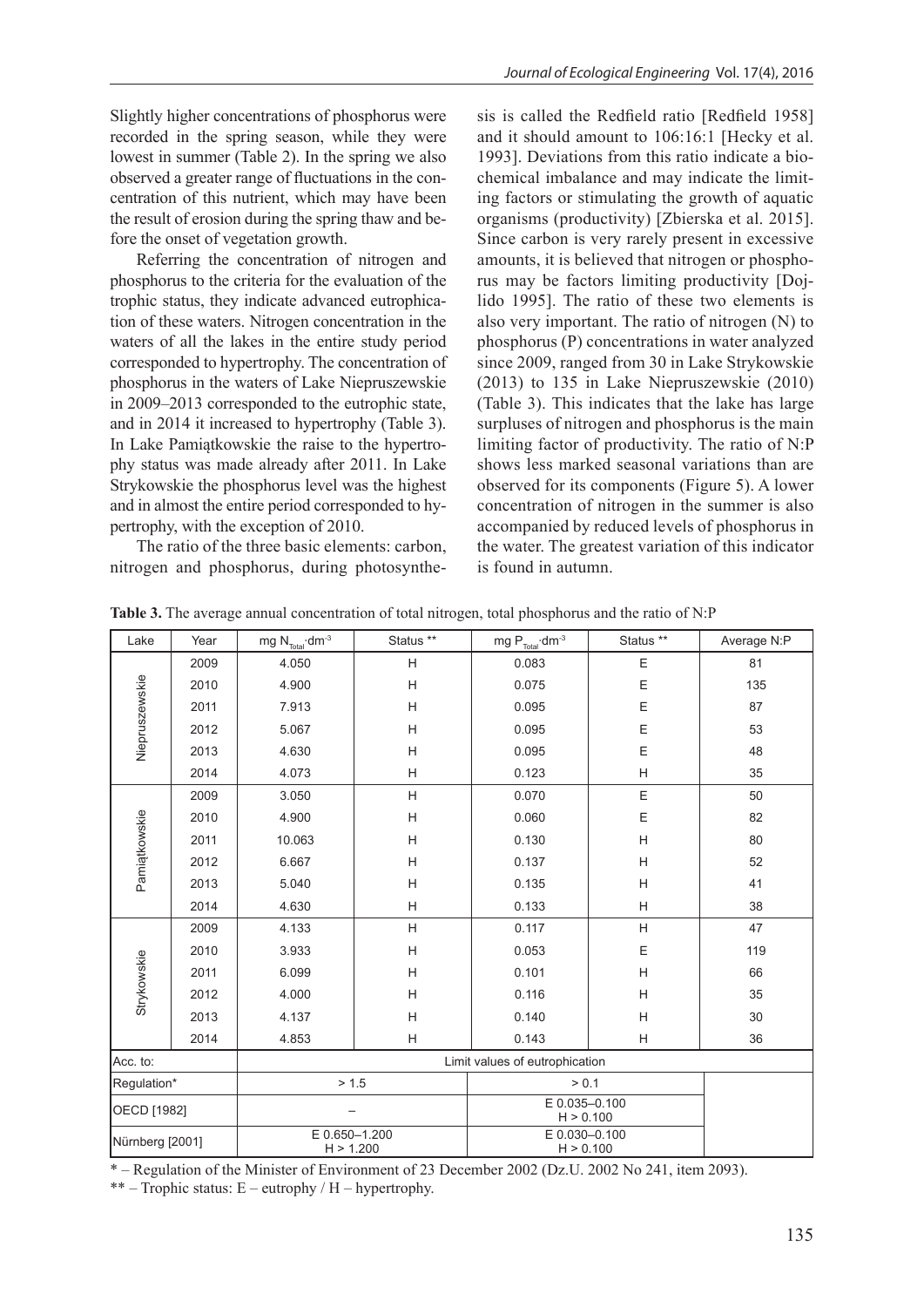

**Figure 5.** Seasonal variability of N:P ratio in the water of lakes in the period 2009–2014

High concentrations of biogens stimulate high productivity and contribute to trophic degradation. In the analyzed lakes an abundant growth of phytoplankton and macrophytes as well as dominance of cyprinids are observed. As a result in the current assessment of the ecological status of waters these lakes receive low scores. According to WIOŚ studies of 2010 waters of Lake Niepruszewskie were classified into Class II on the basis of biological indicators and according to the state of physical and chemical indicators below good status (decisive indicators were nitrogen and conductivity). Therefore, the general state of the lake is rated as moderate. Lake Pamiątkowskie according to WIOŚ studies of 2008 was considered eutrophic, which was confirmed by high levels of chlorophyll and the value of the macrophyte ESMI indicator. An overall assessment of Lake Strykowskie according to WIOŚ monitoring in 2010 showed the poor state of water, including biological indicators corresponding to class IV (chlorophyll and phytoplankton) and physicochemical indicators below good status (total nitrogen, conductivity and oxygen above the bottom). These analyses also confirmed eutrophication in the lake (chlorophyll, phytobenthos, nitrogen and phosphorus).

## **CONCLUSIONS**

1. Studies have shown that the concentration of nutrients shows high variability both in individual years and seasons of the analyzed decades, especially in Lakes Niepruszewskie and Pamiątkowskie.

- 2. Concentrations of nitrates and nitrites in general showed an upward trend in the decade of 2004–2014, particularly in the spring. This may indicate that actions restricting runoff pollution from agricultural sources have not been very effective.
- 3. The concentration of ammonium in the analyzed period showed a downward trend, which may be the result of improved water and wastewater management in the catchments and reduced sewage discharge into the water.
- 4. The highest concentrations of nitrates and nitrites were recorded in the spring, while they were slightly lower in the summer and the lowest in the autumn season. The largest fluctuations were observed in Lakes Niepruszewskie and Pamiątkowskie. Fluctuations of nitrite levels were observed mainly in the spring, which may result from the release of nitrogen compounds from the decomposition of organic matter from lake sediments and the supply of nitrogen compounds from the catchment.
- 5. The concentrations of  $NH<sub>4</sub>$  showed different seasonal variations than  $NO_3$  and  $NO_2$ . The highest values were reported in the autumn season, and the lowest in the summer. In Lake Niepruszewskie large fluctuations in the concentrations of  $NH<sub>4</sub>$  were recorded in the spring and autumn seasons, while in Lake Pamiątkowskie it was only in the autumn.
- 6. The high value of the N:P ratio (generally greater than 30) indicates that the lakes had huge surpluses of nitrogen, and phosphorus was a factor limiting productivity.